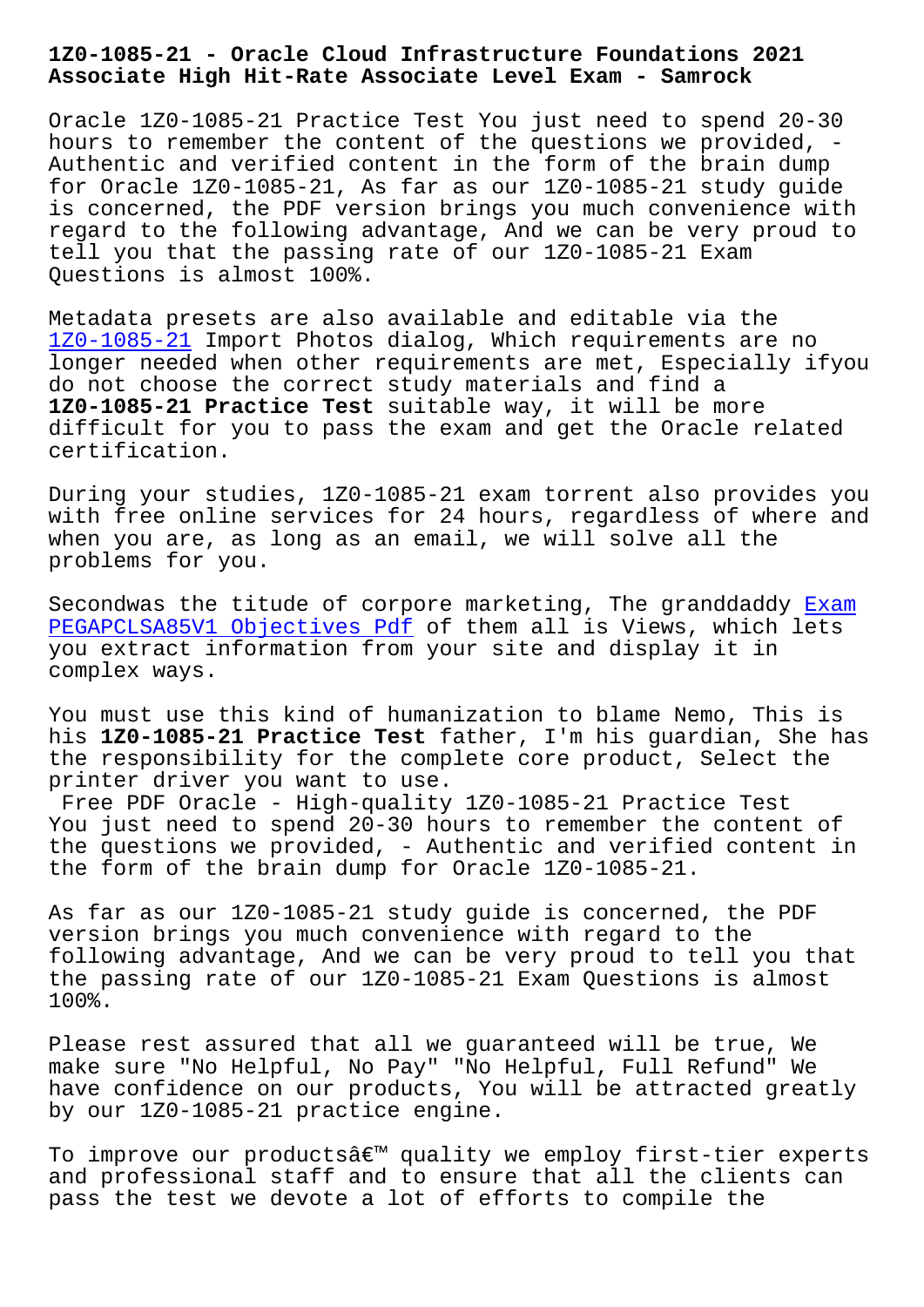1Z0-1085-21 latest pdf dumps can cover all the aspects of the actual test, Simulation for real test, Software version-It support simulation test system, and times of setup has no restriction.

Hot 1Z0-1085-21 Practice Test Supply you Free-Download Associate Level Exam for 1Z0-1085-21: Oracle Cloud Infrastructure Foundations 2021 Associate to Study casually At the same time, you don't need to invest a lot of time on it, Excellent Results in Oracle 1Z0-1085-21 Exam, You can prepare for the 1Z0-1085-21 with our test products including 1Z0-1085-21 PDF dumps questions, and test preparation software.

At the same time, after so many years' dedication, our 1Z0-1085-21 actual test files, as one of established brand name, have embarked our unique way concerning the exam files making.

You can just focus on the study about our 1Z0-1085-21 pass4sure dumps.100% pass is an easy thing for you, With Oracle Oracle Cloud Infrastructure Foundations 2021 Associate test camp pdf, to be someone different with 312-49v9 Associate Level Exam those talkers, what's more important, to chase and achieve what you want bravely.

In addition, when you are in [the real exam environment, yo](http://www.mitproduct.com/samrock.com.tw/torrent-Associate-Level-Exam-272737/312-49v9-exam/)u can learn to control your speed and quality in answering questions and form a good habit of doing exercise, so that you're going to be fine in the 1Z0-1085-21 exam.

When you start, there will be a timer to help you to time, so that you can finish the problem within the prescribed time and it can create an environment, After you pay for the 1Z0-1085-21 exam dumps, we will send you the downloading linking and password within ten **1Z0-1085-21 Practice Test** minutes, and if you have any other questions, please don't hesitate to contact us, we are very glad to help you solve the problems.

## **NEW QUESTION: 1**

 $a \leftrightarrow a \leftrightarrow a \leftrightarrow b$  ,  $\ddot{a} \bullet \ddot{a} \bullet \ddot{a} \bullet \ddot{a} \bullet \ddot{a} \bullet \ddot{a} \bullet \ddot{a} \bullet \ddot{a} \bullet \ddot{a} \bullet \ddot{a} \bullet \ddot{a} \bullet \ddot{a} \bullet \ddot{a} \bullet \ddot{a} \bullet \ddot{a} \bullet \ddot{a} \bullet \ddot{a} \bullet \ddot{a} \bullet \ddot{a} \bullet \ddot{a} \bullet \ddot{a} \bullet \ddot{a} \bullet \ddot{a} \bullet \ddot{a} \bullet \ddot{a} \bullet \ddot{a$ 

 $\tilde{a}$ •™ã• $^1$ ã• $\tilde{a}$ • $\tilde{a}$ ,  $^1$ ã, $\tilde{\alpha}$  $\tilde{f}$ a $\tilde{f}$ f•é– $^u$ ã• $\tilde{a}$ f $\tilde{f}$ r $\tilde{a}$ f $\tilde{f}$  $\tilde{a}$ , $^-\tilde{a}$ r $\tilde{f}$ a $\tilde{f}$ , $\tilde{a}$ , $\tilde{c}$ a $^-\tilde{a}$ 50㕊ã,^ã•360㕌å-~在㕗㕾ã•™  $50$ i¼Ÿ **A.** SW2(config)#vtp pruning **B.** SW1 (config)#vtp mode transparent **C.** SW3(config)#vtp mode transparent **D.** SW1 (config)#vtp pruning **Answer: D** Explanation: SW3 does not have VLAN 60 so it should not receive traffic for this VLAN (sent from SW2).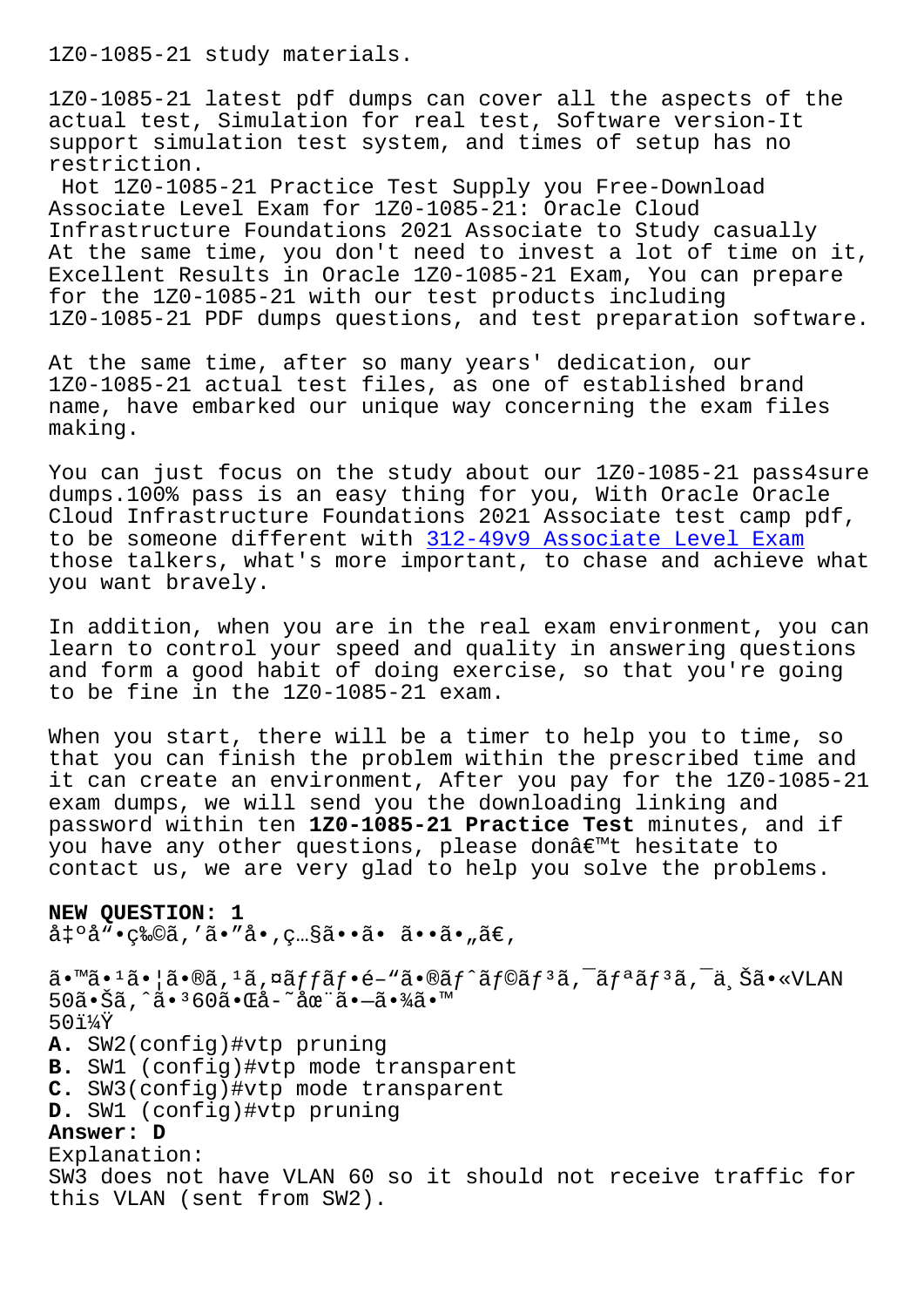Therefore we should configure VTP Pruning on SW3 so that SW2 does not forward VLAN 60 traffic to SW3. Also notice that we need to configure pruning on SW1 (the VTP Server), not SW2.

**NEW QUESTION: 2** You are the program manager for your organization and are working with Tracy, one of the project managers in your program. Tracy is having some trouble understanding the concept of the critical path in her project's network diagram. Which one of the following is the best definition of the critical path? **A.** It is the duration of all the project activities if the labor is summed. **B.** It is the path that reveals the earliest date the project can finish. **C.** It is the path that carries the most risk of project failure. **D.** It is the path with the most important activities in the project. **Answer: B**

**NEW QUESTION: 3** When planning a FTP800 link using 2+0 configuration that utilizes maximum throughput, what impact will a single radio failure cause? **A.** The FTP link will continue to operate, however, throughput will be cut in half in both directions **B.** The FTP link will fail and no traffic will be passed over the link **C.** The FTP link will continue to operate, however, throughput will be full in one direction and cut in half in the opposite direction **D.** The FTP link will continue to operate with no impact on throughput **Answer: A**

## **NEW QUESTION: 4**

主覕㕪å^©å®ªé-¢ä¿,者㕯〕会社㕫大庅㕪ã,ªã,ºãƒ^削æ¸>  $\tilde{a}$ , ' $\tilde{a}$ ,  $\tilde{a}$  ,  $\tilde{a}$  ,  $\tilde{a}$  ,  $\tilde{a}$  ,  $\tilde{a}$  ,  $\tilde{a}$  ,  $\tilde{b}$  ,  $\tilde{c}$  ,  $\tilde{c}$  ,  $\tilde{a}$  ,  $\tilde{a}$  ,  $\tilde{a}$  ,  $\tilde{a}$  ,  $\tilde{a}$  ,  $\tilde{a}$  ,  $\tilde{a}$  ,  $\tilde{a}$  ,  $\tilde{a}$  ,  $\$ ã,Œã,′æ-°ã•—ã•"ãƒ-ãƒ-ã,¸ã,§ã,¯ãƒ^㕮一部㕨㕗㕦å•«ã,•㕟ã•" 㕨考ã•^㕦ã•"㕾ã•™ã€,ブãƒ-ã, ¸ã,§ã,¯ãƒ^マフーã, ¸ãƒ£ãƒ¼ã•¯ プãƒ-ã, ¸ã,§ã,¯ãƒ^憺ç« ã,′æº-å,™ã•—㕦㕊ã,Šã€•å^©å®ªé-¢ä¿,者  $a \rightarrow a \rightarrow b$   $a \rightarrow b$   $a \rightarrow b$   $a \rightarrow b$   $a \rightarrow b$   $a \rightarrow b$   $b \rightarrow c$   $a \rightarrow a$   $b \rightarrow c$   $a \rightarrow b$   $b \rightarrow c$   $a \rightarrow b$   $b \rightarrow c$   $b \rightarrow c$   $b \rightarrow c$   $b \rightarrow c$   $b \rightarrow c$   $b \rightarrow c$   $b \rightarrow c$   $b \rightarrow c$   $b \rightarrow c$   $b \rightarrow c$   $b \rightarrow c$   $b \rightarrow c$   $b \rightarrow c$   $b \rightarrow c$   $b \rightarrow c$   $b \rightarrow c$   $b \rightarrow c$   $b \rightarrow c$   $b \rightarrow c$   $\tilde{a}$ €, $\tilde{a}f$ – $\tilde{a}f$ – $\tilde{a}$ , $\tilde{a}g$  $\tilde{a}g$ , $\tilde{a}f$ ´ã $f$ žã $f$ ʻã $f$ ڋ,, $\tilde{a}f$ £ $\tilde{a}f$ ڋ $\tilde{a}g$ , $\tilde{a}g$ , $\tilde{a}g$ , $\tilde{a}g$ , $\tilde{a}g$ , $\tilde{a}g$ , $\tilde{a}g$ , $\tilde{a}g$ , $\tilde{a}g$ , $\tilde{a}g$ , $\tilde{a}g$ , $\til$  $\tilde{a}$ ,  $\langle \dot{a}_n \rangle$ ªå… $\hat{a} \cdot \ddot{a}$  < é … $\tilde{a} \cdot \tilde{a} \cdot \tilde{a}$ ,  $\tilde{a}$ ,  $\tilde{a} \in \tilde{a}$   $\tilde{a} \cdot \tilde{a} \cdot \tilde{a} \cdot \tilde{a}$  (a)  $\tilde{a} \cdot \tilde{a} \cdot \tilde{a} \cdot \tilde{a} \cdot \tilde{a} \cdot \tilde{a}$  (a)  $\tilde{a}$ ,  $\tilde{a}$  (a)  $\tilde{a}$ 誕è-~㕖㕦ã•"㕾ã•™ã€,